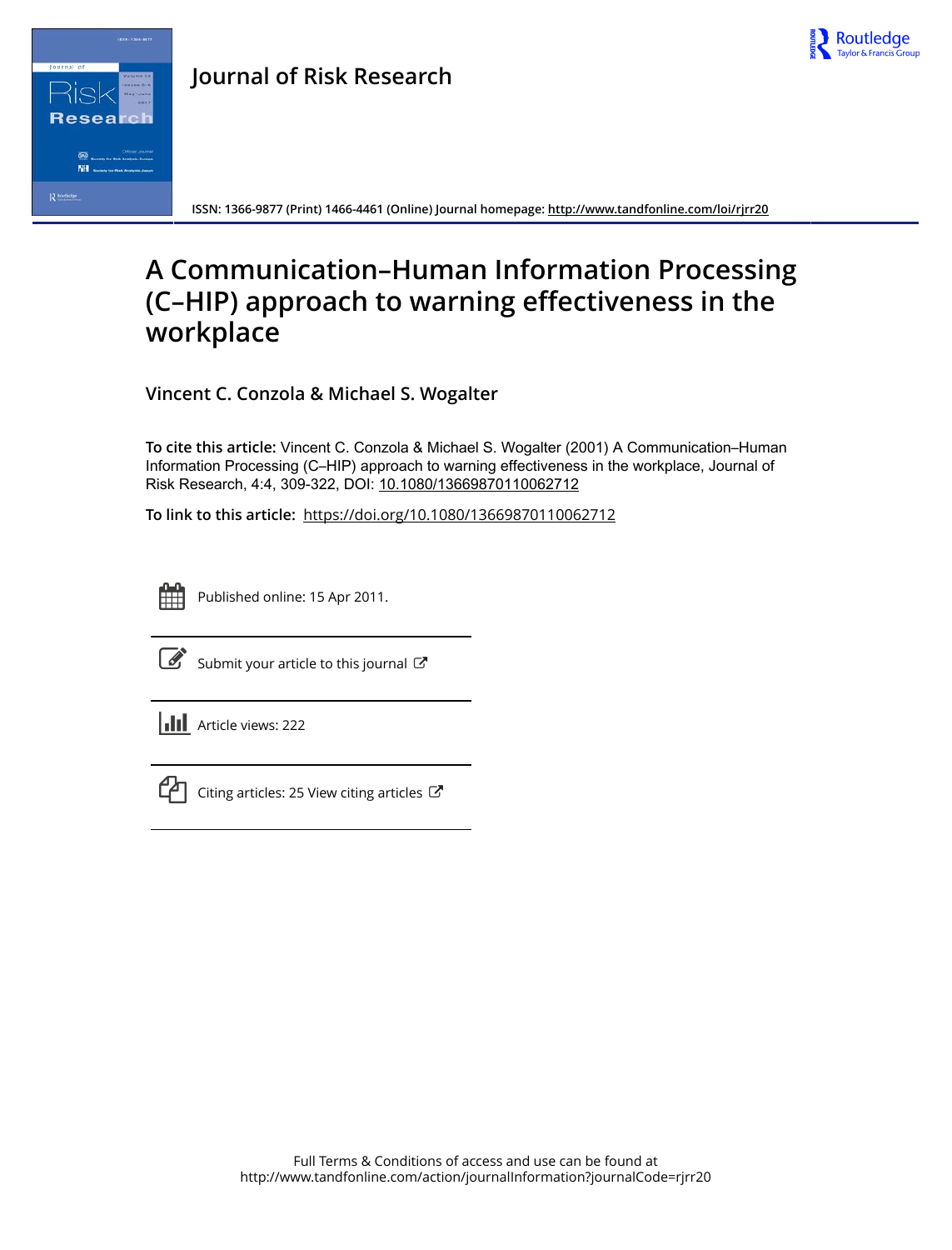

# **A Communication–Human Information Processing (C–HIP) approach to warning effectiveness in the workplace**

VINCENT C. CONZOLA\* and MICHAEL S. WOGALTER

*Department of Psychology, 640 Poe Hall, Campus Box 7801, North Carolina State University, Raleigh, NC 27695-7801 USA*

# **Abstract**

**Warnings are one of several hazard control methods used to protect employees and** property against danger and loss. This article surveys a set of factors known to influ**ence the effectiveness of workplace warnings. The description of empirical research is organized around a communication–human information processing (C–HIP) model. The model begins with a source entity attempting to relay a warning message through one or more media/sensory channels to one or more receivers. At the receiver, processing begins when attention is switched to the warning message and then maintained while information is extracted. Processing continues through the successive stages of compre hension, beliefs and attitudes, motivation, and ends with compliance behaviour. Any of these stages can be a bottleneck that causes processing to stop, diminishing the effec**tiveness of the warning. The factors that are influential at each stage are described. The **C–HIP model provides a structure to systematically examine factors that can cause risk** communication to fail and for finding ways to improve risk communication in the work**place.**

KEY WORDS: warnings; safety; hazard control; risk perception; human information processing

# **1. Introduction**

Warnings in the workplace have three main purposes. First and foremost, they are a vehicle for communicating important safety or safety-related information to a target audience of employees, and in some cases, visitors. Second, they attempt to promote safe behaviour and reduce unsafe behaviour. For example, warnings might direct or remind people to use personal protective equipment such as safety glasses and hard hats. Third, warnings are ultimately intended to reduce or prevent health problems, workplace accidents, personal injury, and property damage.

Workplaces vary tremendously depending on the nature of the work being performed – from athletic fields to doctor's offices to airplane cockpits. In this article, examples are focused on industrial workplace settings where hard goods are manufactured and distrib uted. Nevertheless, the concepts discussed are pertinent to most types of workplaces.

\*Author to whom correspondence should be addressed: e-mail: conzola@us.ibm.com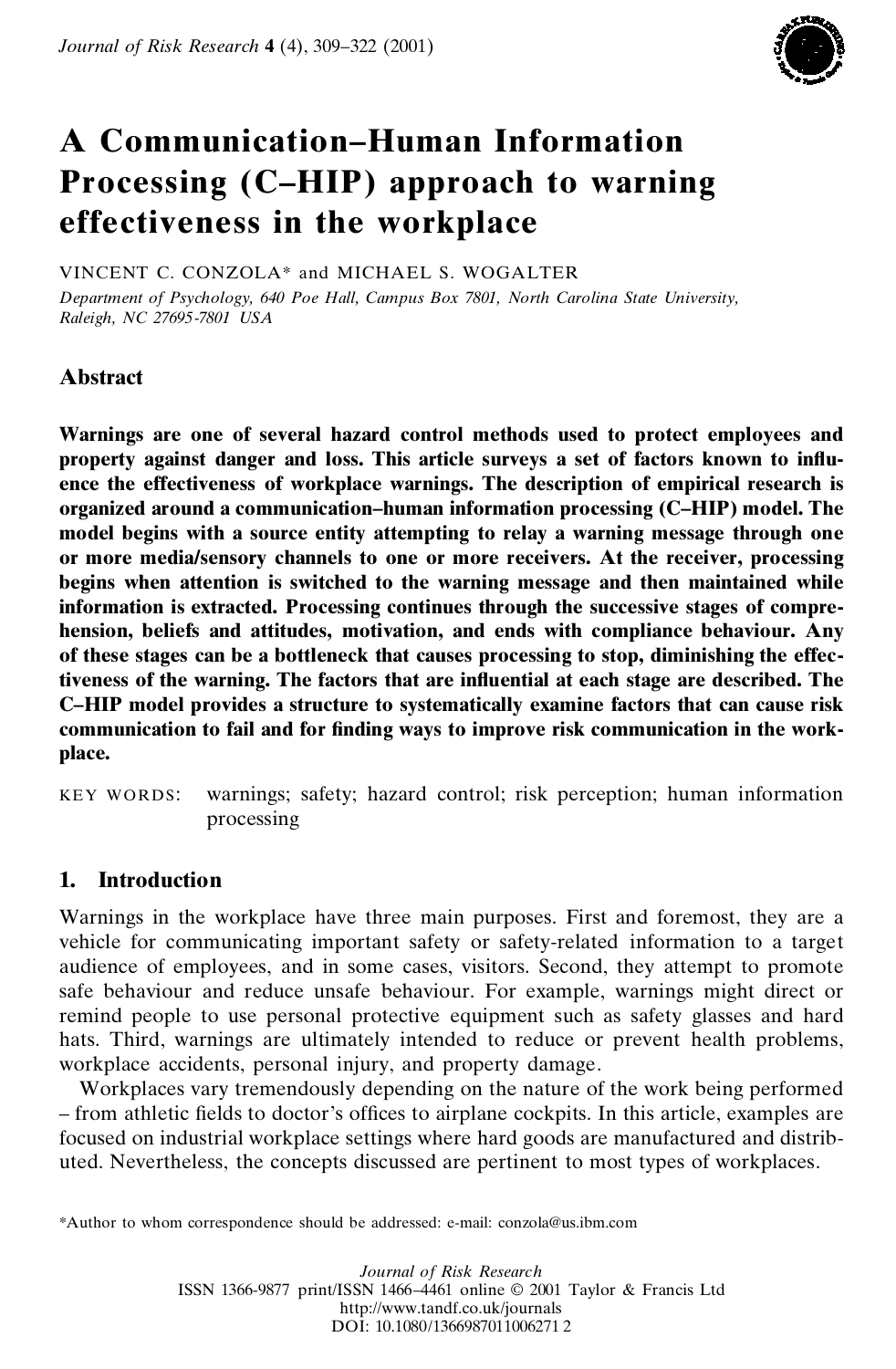Just as there are many kinds of workplaces, there are also many kinds of warnings. They can be in the form of signs, labels, product inserts and manuals, lock out tags, audio and video tapes, admonishments from co-workers and supervisors, handouts distributed at safety training meetings, auditory alarms, and so forth. Printed warnings are generally text and graphics. Auditory warnings may be both verbal and nonverbal. In this article workplace warnings are defined as formal communications from some authority person or organization directed toward individuals (employees, visitors, etc.) in a work envi ronment for the purpose of providing information, promoting safe behaviour and preventing injuries and property damage. These communications are typically auditory or visual in nature and pertain to hazards that are constantly or repeatedly present in the workplace. While the model described is generally applicable to all types of warnings, most of the examples presented in this article are orientated toward warnings found on posted signs and product labels that might be encountered in a work environment.

While the topic of this article concerns occupational-related warnings, it is readily admited that warnings are not the best method of controlling hazards and promoting safety. Even the best warnings are not always reliable or 100% effective. The best method of hazard control is to eliminate (or remove) the risk from the workplace. If the risk is not present then the likelihood of injury is greatly reduced. For example, redesigning a dangerous material handling process by having machines, instead of humans, transport hazardous materials, reduces workers' exposure to the hazard, making it much less likely that they will be injured. Similarly, a programmed robot might replace human operators in injury-prone occupations like operating a punch press. Or it may be possible to remove a dangerous chemical from the workplace by substituting a safer chemical. The substitution eliminates or reduces the hazard (e.g., breathing dangerous vapours) and consequently employees' risk of injury. Of course before any change is actually implemented there needs to be some forethought about how the change might impact the entire system or process so that no new hazards are created in designing out the original hazard.

Unfortunately, hazards cannot always be eliminated. For example, it is not possible to eliminate all of the hazards associated with chemical solvents if the company manufactures solvents. Likewise, it is not possible to remove all of the mechanical hazards related to power tools from an operation that produces wooden furniture. For hazards that cannot be eliminated, the next best hazard control strategy is to guard against contact with the hazard by people and property. Wearing protective equipment such as a full-face respirator with an independent air supply separates an employee from hazardous solvent vapours. Similarly, a plexiglass shield placed around a high-speed lathe guards workers in a furniture factory from flying debris.

Unfortunately, not all workplace hazards can be removed or guarded against. In such cases warnings are necessary. As already stated, warnings are not the best method of hazard control because they do not always accomplish their intended effects. Thus, an important issue for safety is how to design warning systems to maximize their effectiveness. One purpose of this article is to describe some of the factors that affect (increase and decrease) warning effectiveness.

Field experimentation on warnings in actual occupational settings is rather limited. Researchers cannot ethically expose employees to real risks for the sake of designing a good experiment in which warning designs are manipulated. Doing so might put workers exposed to weaker manipulations at undue risk. One exception is using a pre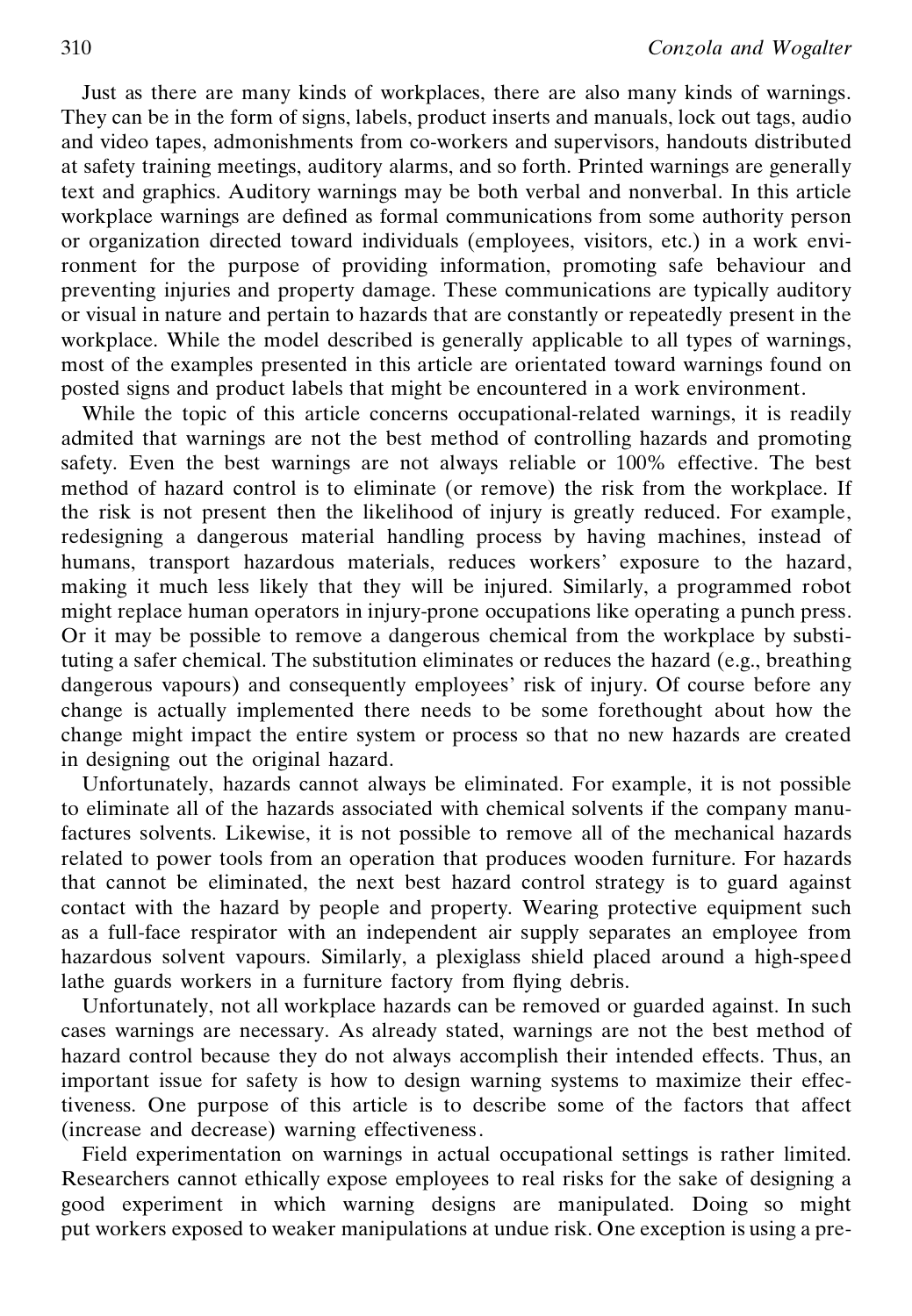and post-intervention design where in the existing condition no warning or a poor warning is present and it is replaced by a better warning (Wogalter and Dingus, 1999). Because of the difficulties associated with field studies most warning compliance research is conducted in the laboratory using simulated risk situations where no real risk exists. Or, if an actual risk is present the procedure is stopped before the participant comes into contact with a hazard (Wogalter and Dingus, 1999). It is often difficult to create realistically appearing risk situations in the laboratory, so instead of measuring behavioural compli ance, researchers often take measurements at intermediate stages of warning processing that are precursors to behavioural compliance. The idea is to gain insights into the bene fits of warning-related factors using nonbehavioural measures such as questionnaires that assess people's beliefs and attitudes. Research in social psychology (Kim and Hunter, 1993; Kraus, 1995) has established a causal link between attitudes and behaviour. Dejoy (1999) uses a value-expectancy framework to show that beliefs and attitudes can influence behavioural compliance with warnings by altering warning recipients' expectations about possible consequences.

A starting point for warning designs are current standards and guidelines such as those put forth by the American National Standards Institute's Z535 document (ANSI, 1998). According to these guidelines warnings should posses four textual components: (1) a signal word such as DANGER, WARNING or CAUTION to attract attention to the warning and give an idea of the potential level of hazard, (2) a hazard statement which briefly describes the nature of the hazard,  $(3)$  a description of the possible consequences associated with noncompliance, and (4) instructions for how to avoid the hazard. In addition, a pictorial symbol depicting the hazard, consequences, or appropriate or inappropriate behaviours is also recommended. Research has veried the importance of the above-mentioned components for enhancing warning efficacy (Wogalter *et al.*, 1987; Young *et al*., 1995). Not all of the components are necessary if virtually all members of the target audience know all of the information in the warning. However, while a warning with already-known information can appear to have little or no utility, its presence might serve as a reminder that cues pre-existing knowledge about a potential hazard from longterm memory into awareness (e.g., Young and Wogalter, 1990).

The remainder of this paper is based on a conceptual model that combines basic components of communication and human information processing theory. While consid ering the stages, examples of issues and factors pertaining to workplace warnings will be described.

## **2. The Communication–Human Information Processing (C–HIP) Model**

The Communications–Human Information Processing (C–HIP) model (Wogalter *et al.*, 1999b) is a framework for structuring the stages involved as information flows from a source to a receiver who then processes the information to subsequently produce behaviour. Figure 1 shows a depiction of the model. This model takes from communication theory (Lasswell, 1948; Shannon and Weaver, 1949), the conceptual stages of Source, Channel, and Receiver. (For simplicity the model excludes other parts of communication theory such as 'noise.') The Receiver stage is broken down further into several human information processing substages: Attention Switch and Maintenance, Comprehension, Beliefs and Attitudes, and Motivation to carry out the compliance Behaviour. Each of these stages will be discussed in turn.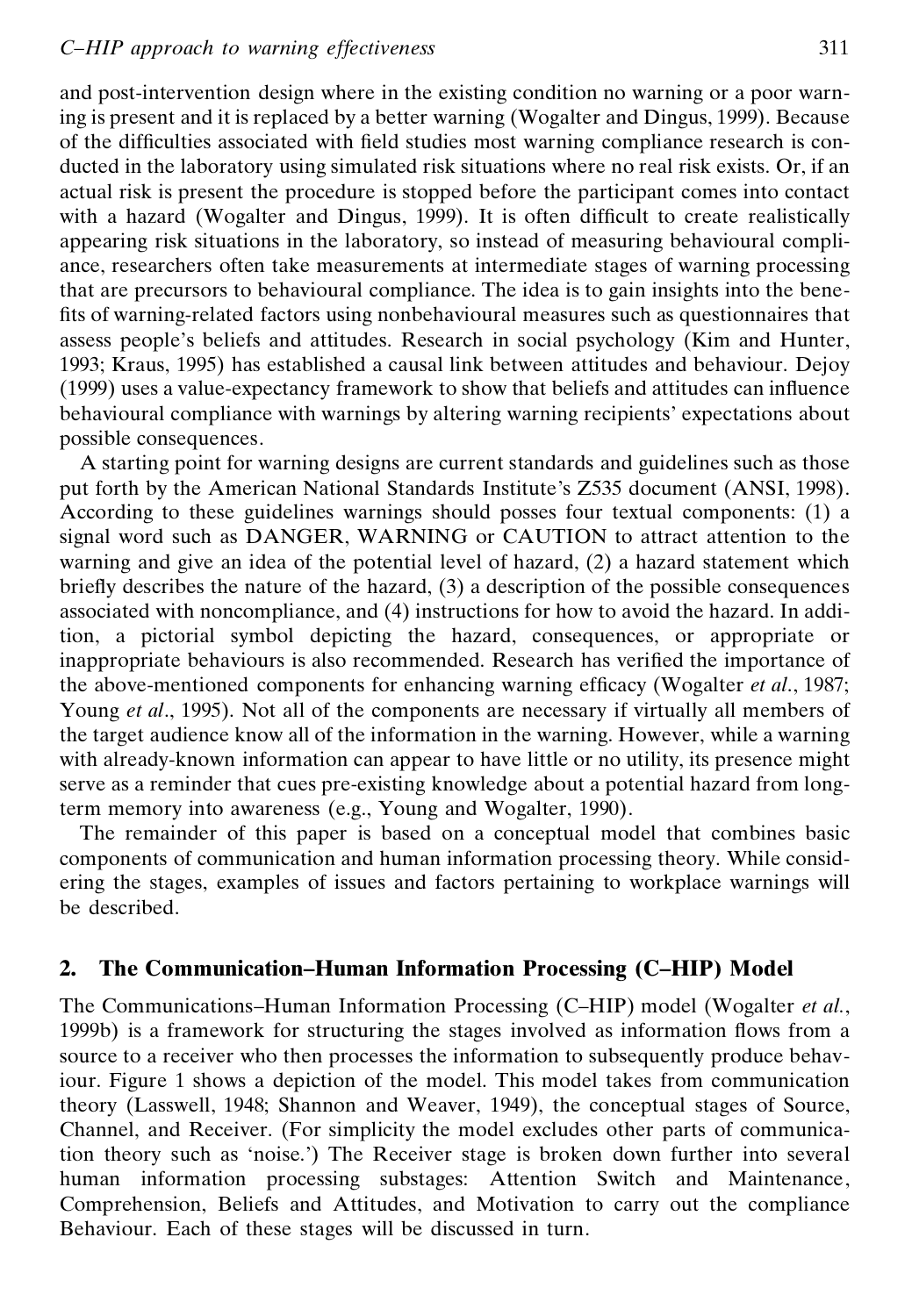

**Fig. 1.** Communication–Human Information Processing (C–HIP) model

Each stage of the model can allow information to 'flow through' to the next stage, or it can produce a bottleneck which blocks the flow before the process ends in behavioural compliance. While warning information might not lead to behavioural compliance, it still might effectively influence precursor processing stages. For example, information can positively influence comprehension yet not produce an effect on beliefs and attitudes or affect motivation or change behaviour. Such a warning cannot be said to be totally 'ineffective' as it does produce better understanding. However, it is ineffective in the sense that it does not produce safe behaviour by some people.

Accordingly, the model predicts that if a source does not issue a warning, the message cannot be transmitted. No information will be transmitted to the channel stage and thus nothing will be communicated to the receiver. Even if a warning is issued by a source, it will not be effective if the medium of transmission is poorly matched with the message, the receiver, or the environment. Each of the receiver's information processing stages can also produce a bottleneck preventing further processing.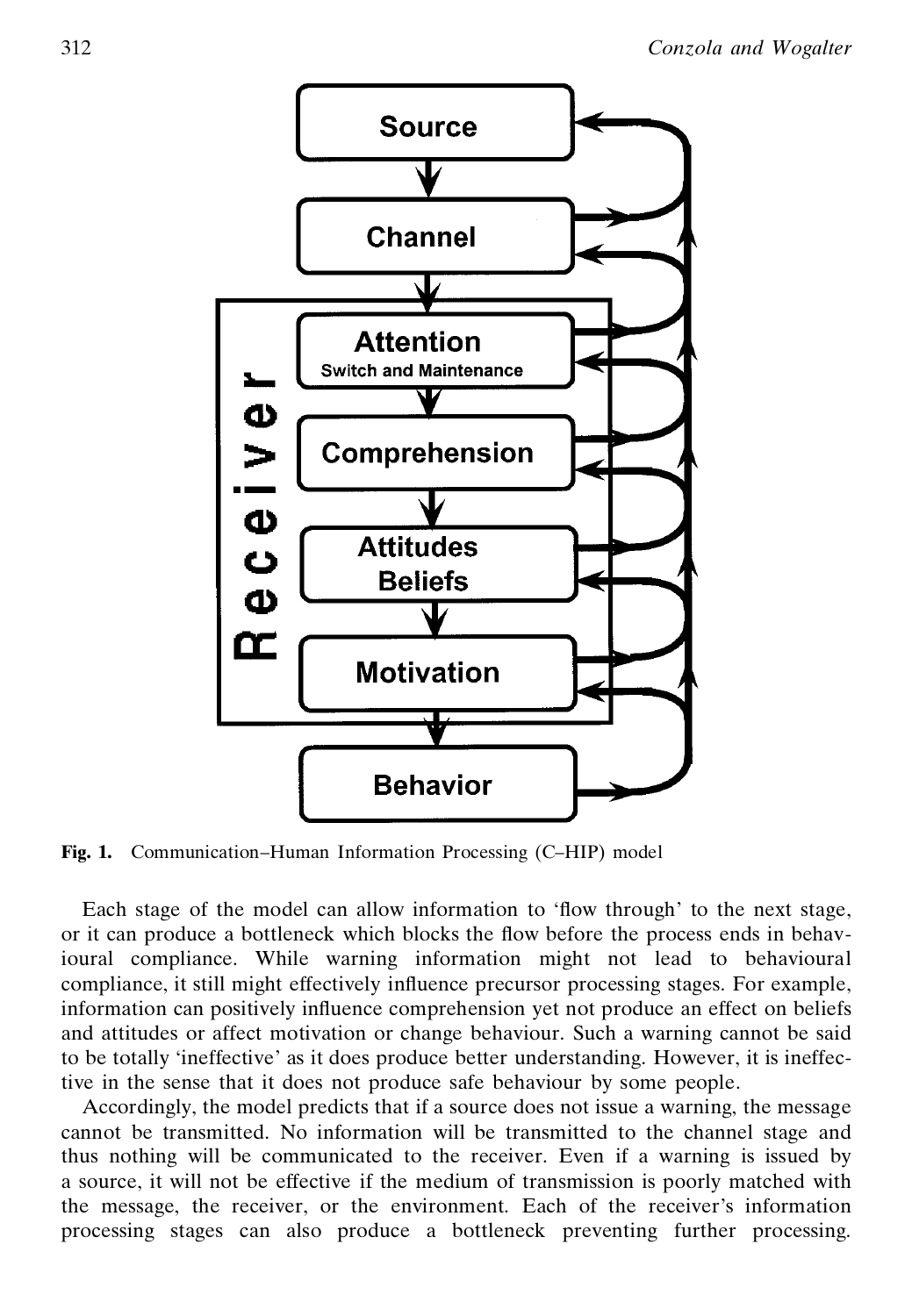The receiver might not notice the warning. They might not stop and direct their attention to the warning. They might not understand the warning. They might not believe the warning's message. Or, they might not be motivated (or energized) to take action.

Although the processing described above is linear, there are feedback loops from later stages to earlier stages as illustrated in Fig. 1. An example is that when a warning stimulus becomes habituated over time from repeated exposures, attention is less likely to be allocated to the warning on subsequent occasions. Here, memory (as part of the comprehension stage) affects an earlier stage of processing, attention. Another example is that some people might not believe the content of a warning or believe that a product or situation is hazardous. As a consequence they might not look for a warning, or if they do, they might not maintain attention to it. These feedback or nonlinear effects among the stages of the information processing model provide a means by which later stages influence decisions at earlier stages.

In the sections that follow, each of the stages of the C–HIP model is described together with corresponding influential factors.

## **3. Source**

The source is the originator or initial transmitter of the risk information. The source can be a person(s) or an organized entity (e.g., the company or the government). Before the source actually transmits a warning there must be a recognized need for the warning. Research shows that given the same information, differences in the perceived characteristics of the source can inuence people's beliefs about the relevance of the warning (Wogalter *et al*., 1999b). Information from a positive, familiar, credible, expert source is given greater attention, which in turn facilitates understanding and possibly leads to changes in beliefs and attitudes about the information presented. It would be expected that a public service organization whose prime focus is safety (e.g., the Health  $\&$  Safety Executive [HSE] or the Occupational Safety & Health Administration [OSHA]) is more likely to publish accurate, truthful materials including warnings about real hazards. Warnings attributed to these organizations, therefore, are likely to be perceived as more credible. Research (Wogalter *et al*., 1999c) indicates that government agencies that have a good reputation can influence beliefs in favour of the message that they present.

## **4. Channel**

The channel concerns the way information is transmitted from the source to one or more receivers. There are two basic dimensions of the channel. One concerns the media in which the information is embedded. Warnings can be presented on posters, in brochures, on product labels, as part of audiovideo presentations, given orally, etc. The other dimension of the channel is the sensory modality used by the receiver to capture the information. This dimension is intimately tied to the media in which the message is transmitted. Most commonly, warnings are received via the visual (printed text warnings and pictorial symbols) and auditory (alarm tones, live voice and voice recordings) modalities. There are exceptions: an odour added to very flammable gases like propane makes use of the olfactory sense, and a pilot's control stick that is designed to vibrate when the aircraft begins to stall makes use of the tactile and kinesthetic senses.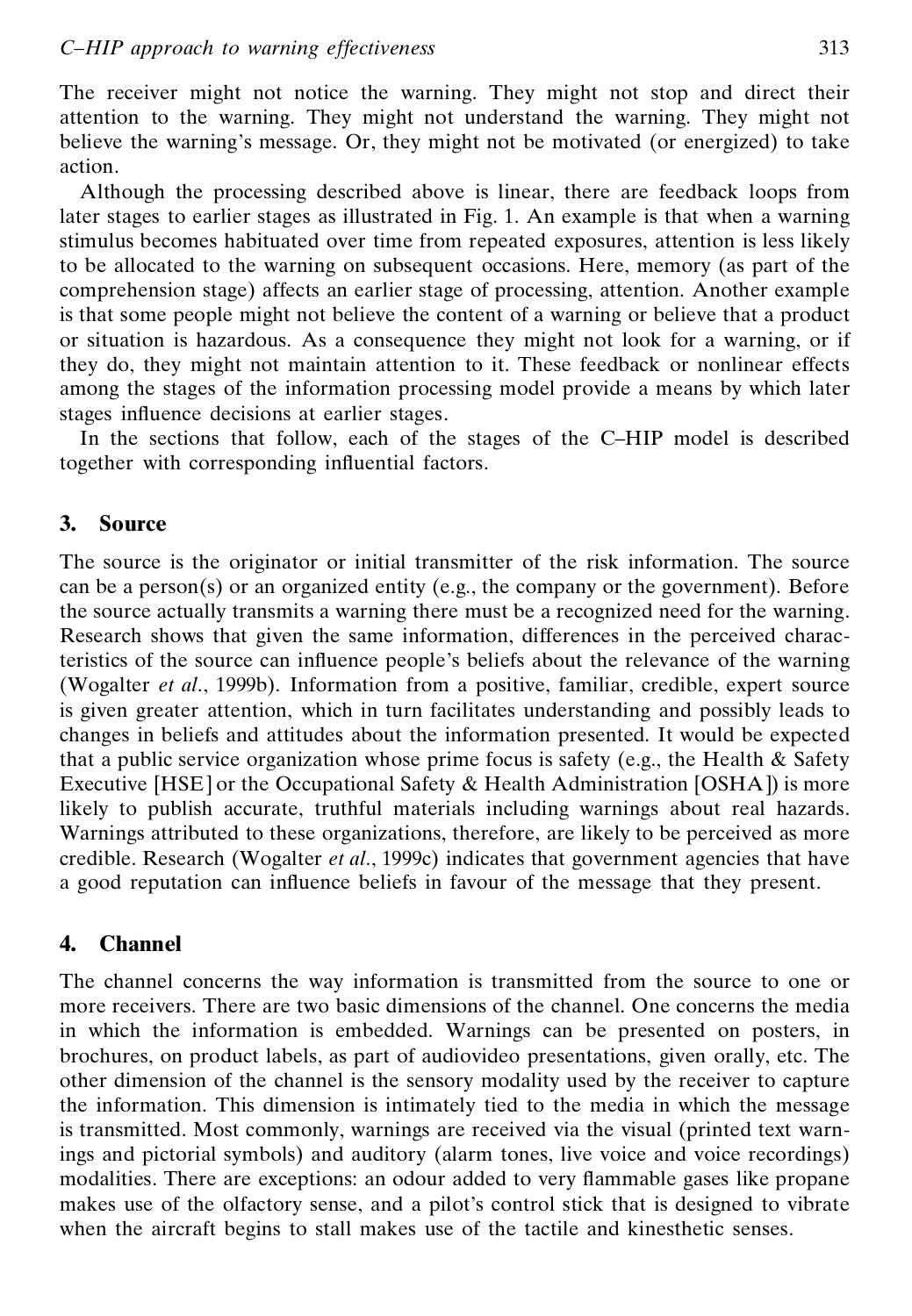Until recently almost all of the auditory warnings emitted by machines were nonverbal, e.g., beeps, bells, horns (Sanders and McCormick, 1993; Edworthy and Adams, 1996). Sometimes the reason for an auditory alarm is obvious, but other times it may not be, and so may require some training to enable identification. However through the use of recent signal digitization technology, auditory stimuli can now be more complex, such as voice (verbal) presentations. Voice warnings make use of people's existing knowledge to identify the message's meaning. For example, a verbal message that states 'Fire!' multiple times clearly communicates the nature of the hazard. No interpretation is required, as might be with nonverbal auditory presentations.

One of the main advantages of presenting information through the auditory channel is that people's hearing is 'always on,' meaning that (except in cases of hearing impair ment or the presence of higher intensity background noise), it is generally guaranteed that the message will impinge on the receptors in the ear. The auditory channel is useful when the visual modality may be occupied by another task. Combined print and voice warnings have been shown to be more effective than either alone (e.g., Conzola and Wogalter, 1999). The problem with auditory messages in the workplace is that concurrent sounds that are similar to and louder than the warning message (such as public address announcements or operating machinery) can negatively affect intelligibility (Sanders and McCormick, 1993). In such cases, a distinctive voice should be used that appears to emanate from a different direction than other sounds. Complicated, long duration verbal messages can overload working (conscious) memory and are better conveyed visually. Visual presentation usually allows receivers to review a message if it was not attended to or comprehended initially, while auditory information may not be available for review.

# **5. Receiver**

The receiver's mental activities can be categorized into a sequence of information processing stages. For a warning to effectively communicate information and influence behaviour, it must first cause attention to be switched to it and then attention needs to be maintained long enough for the receiver to extract the necessary information from the warning. Next, the warning must be understood, and must concur with the receiver's existing attitudes and beliefs. If it is in disagreement, the warning must be adequately persuasive to evoke an attitude change toward agreement. Finally, the warning should motivate the receiver to perform proper compliance behaviour. The next several sections are organized around the stages of information processing that occur within the receiver. Each stage is described, first as it relates to warnings in general, and then as it applies to warnings in the workplace.

#### 5.1. ATTENTION SWITCH

The first stage in the human information processing section of the C–HIP model concerns the switch of attention. An effective warning must initially attract attention. Generally this must occur in environments which also have other stimuli competing for attention. Since many industrial environments are cluttered, visual warnings must stand out from the background (i.e., be salient or conspicuous) in order to be noticed. This is particularly true when people are not actively seeking hazard and warning informa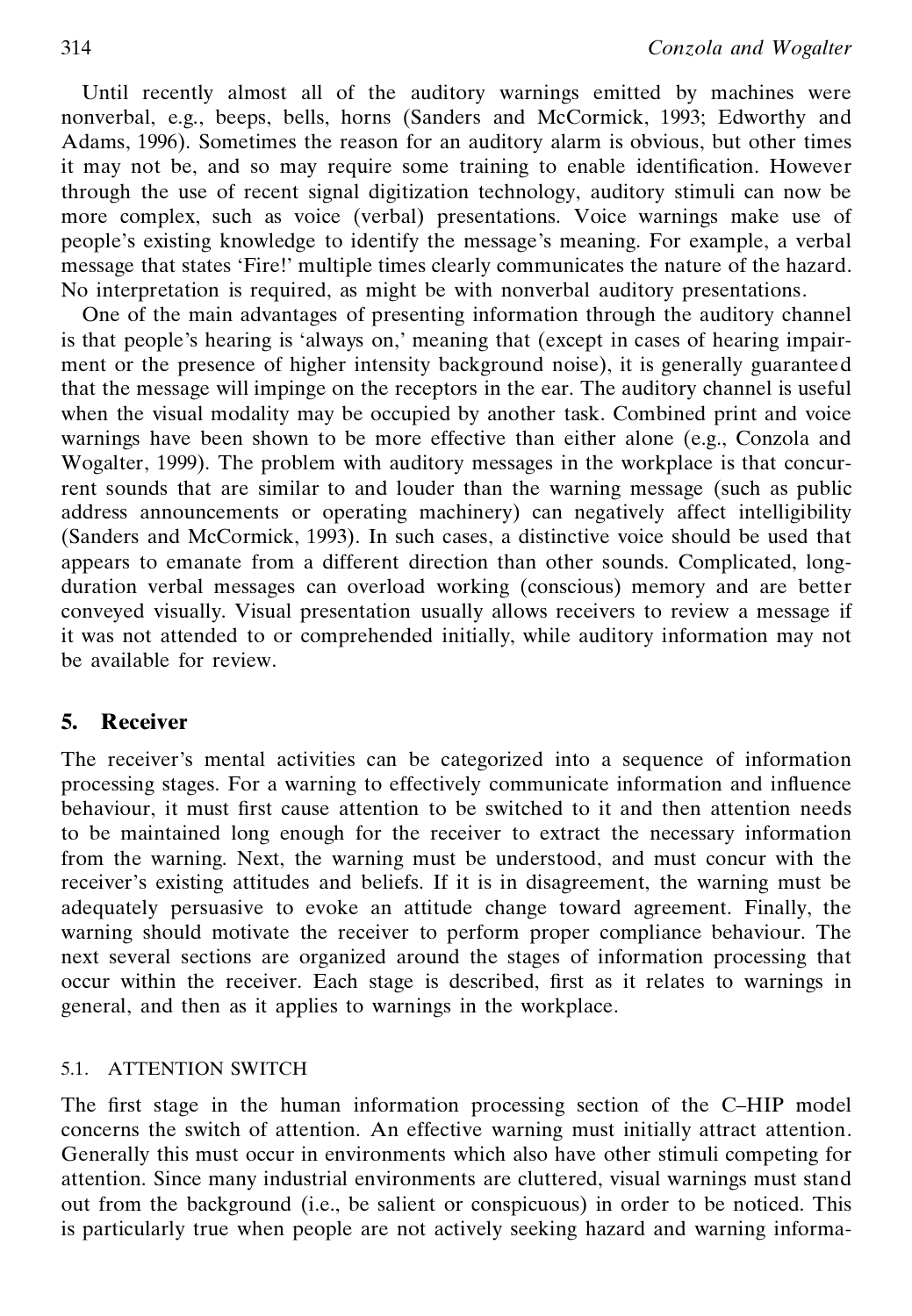tion. In the workplace most people are focused on the tasks they are trying to accom plish, and while safety considerations may be part of their background knowledge (stored in long-term memory), task completion (and not warning and hazard information) is most likely the focus of their attention.

One way by which a visual warning can be made more salient is increasing the print size and the print's contrast against the background (Barlow and Wogalter, 1993). Signal words and pictorials also tend to attract attention. In the US, current standards and guidelines such as those put forth by the American National Standards Institute's Z535 document (ANSI, 1998) recommend that warning signs and labels for hazards contain a signal word panel that includes the terms DANGER, WARNING or CAUTION along with a specific colour (red, orange, and yellow, respectively) and an alert symbol (a triangle surrounding an exclamation point). According to ANSI, these terms are intended to denote decreasing levels of hazard, respectively. DANGER should be used for hazards where serious injury or death will occur if the warning compliance behaviour is not followed such as around high voltage electrical circuits. WARNING is to be used when serious injury might occur, such as severe chemical burns or exposure to highly flammable gases. CAUTION is to be used when less severe personal injuries or damage to equipment might occur, such as getting hands caught in operating equip ment. Research shows that lay persons often fail to differentiate between the latter two terms, although both are interpreted as being lower in connoted hazard than DANGER (Wogalter and Silver, 1995). Additionally, research has shown that pictorials are useful in capturing attention (Laughery *et al.*, 1993b; Bzostek and Wogalter 1999).

The placement of a warning in the visual space is also very important. For example, warnings directing the use of personal protective equipment should be displayed promi nently on or near each entrance to a restricted area. In areas that are large or dispersed (like many factory floors), visual warning signs might not be the most effective way to communicate the necessary information. In such environments, auditory warnings (alarms and announcements) are an alternative means for alerting workers to the pres ence of hazards. Conversely, in environments that are extremely loud or where hearing protection is required, visual warnings (e.g., flashing lights on top of moving fork lift trucks) may be the best way to attract attention.

Unfortunately, repeated and long-term exposure to a warning may result in a loss of attention capturing ability (Wogalter and Laughery, 1996). This habituation can occur over time, even with well designed warnings. Altering a warning's appearance by periodically changing its format or content can slow the habituation process. Some companies post safety placards which are changed every so often to keep them 'fresh.'

## 5.2. ATTENTION MAINTENANCE

Individuals might notice the presence of a warning but not stop to examine it. A warning that is noticed but fails to maintain attention long enough for its content to be encoded is of little value. For further processing of warning information to occur, attention must be maintained on the warning's message (Wogalter and Leonard, 1999). With brief warnings the message information might be acquired very quickly (sometimes as fast as a glance). For longer warnings to maintain attention, they need to have qualities that generate interest, and do not require much effort. If a warning contains large amounts of text, individuals may decide that too much effort is required to read it, and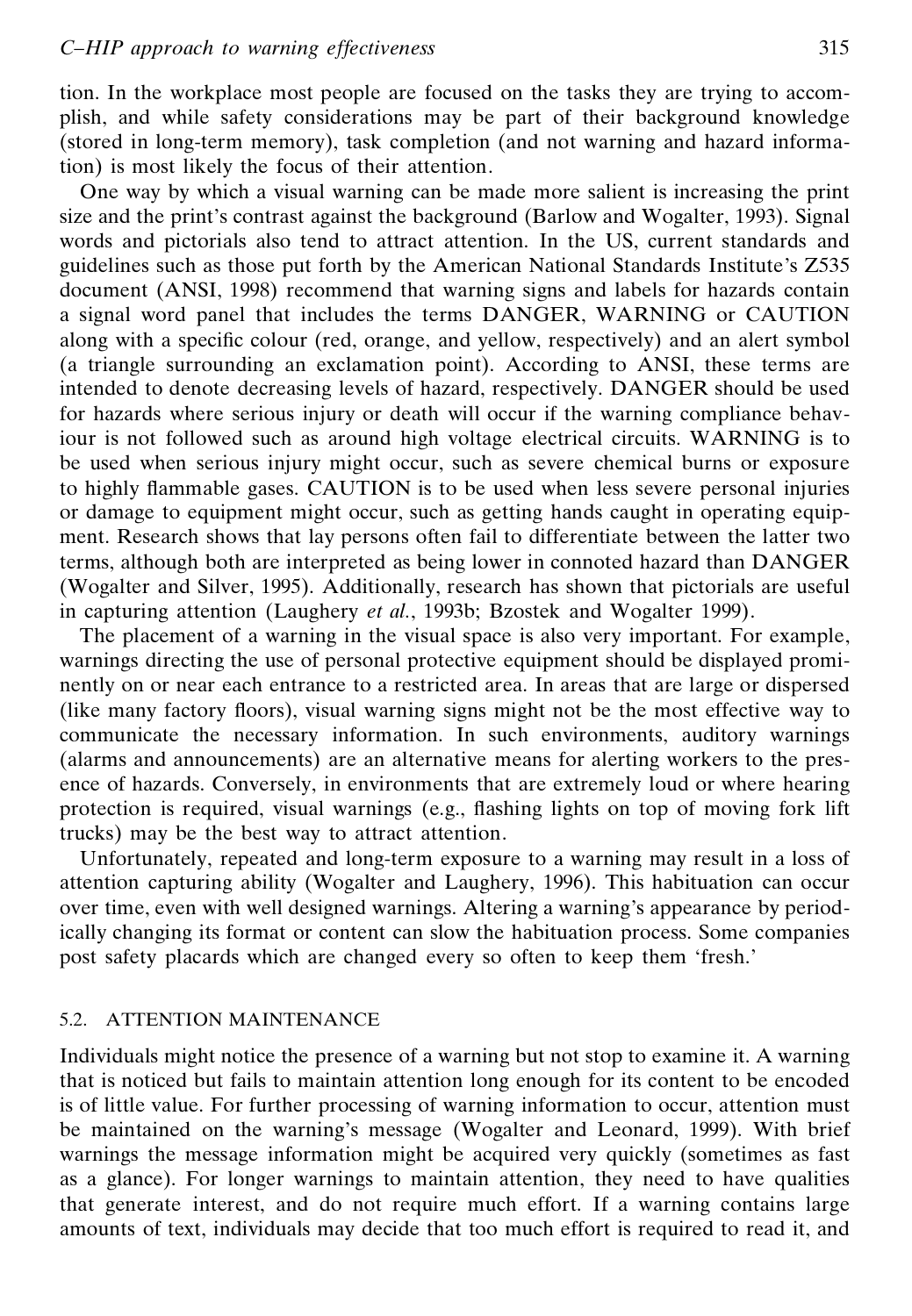they turn their attention to something else. Some of the same design features that facilitate the switch of attention also help to maintain attention (Barlow and Wogalter, 1991; Wogalter *et al*., 1993b). For example, large print not only attracts attention, but also increases legibility, thus making reading less effortful and more likely.

Another factor that can influence attention maintenance is formatting. Visual warnings that are formatted to be aesthetically pleasing, with plenty of white space and coherent information groupings (Hartley, 1994), are more likely to attract and hold attention than warnings without these features (Vigilante and Wogalter, 1998). In general, bulleted lists are preferred to paragraphs of text (Desaulniers, 1987; Wogalter and Post, 1987). Full justication (the straight alignment of the beginning and ending words in at both margins), while aesthetically pleasing at a distance, is more difficult to read than 'ragged right' (justification of only the left margin) where the spacing between letters and words is consistent. Interest is also facilitated by the presence of well-designed pictorial symbols. In addition, research indicates people prefer warnings that have a pictorial symbol to warnings without one (Kalsher *et al.*, 1996; Young et al., 1995).

Even though placement of warnings directly on a hazardous product is preferred (Wogalter *et al.*, 1987), the available surface area on which to print warnings is sometimes an issue. Detached (physically separate from the product) documentation such as product manuals provide more space to print warning information. However, product manuals may be stored at a different location from the product (e.g., filed in a location remote from the hazard or thrown away). It is therefore advisable to keep a copy of all manuals with (or close to) the product while the originals are kept on file. Since generally safe equipment can become dangerous if not properly maintained and repaired, a copy of the maintenance and repair manual should be accessible.

#### 5.3. COMPREHENSION

A warning that is attended to and examined has little value if the recipient does not understand its message. A warning message should give the receiver an appreciation of risks and enable informed judgment. For this reason, warnings should state their messages as explicitly as possible (Laughery *et al.*, 1993a). For example, a warning for an industrial solvent that says, 'Use only under an exhaust hood with a fan capable of moving 5000 cubic feet of air per minute' conveys more meaning than the statement 'Use with adequate ventilation.' The latter statement is vague and can be interpreted to mean something very different than what was intended by the solvent manufacturer. Whether a warning will be understood depends on characteristics of both the warning and the receiver. To maximize comprehension, warnings should be written considering the lowest-level abilities in the target population. For warnings targeted to the general population, one cannot assume that every person who receives the warning can read or has been formally educated. For situations where this is a concern, complex messages might need to be re-written using simple, frequently encountered terms which may involve adding explicit explanations. At the same time, the message should be as concise as possible (while still communicating all of the pertinent information). Thus there is a tradeoff between brevity and completeness. Readability indices, which are supposed to 'automatically' assess the grade level or percentage of the population that will understand text, can be useful but can also be misleading (Klare, 1976), so they should only be used as a starting point in determining readability.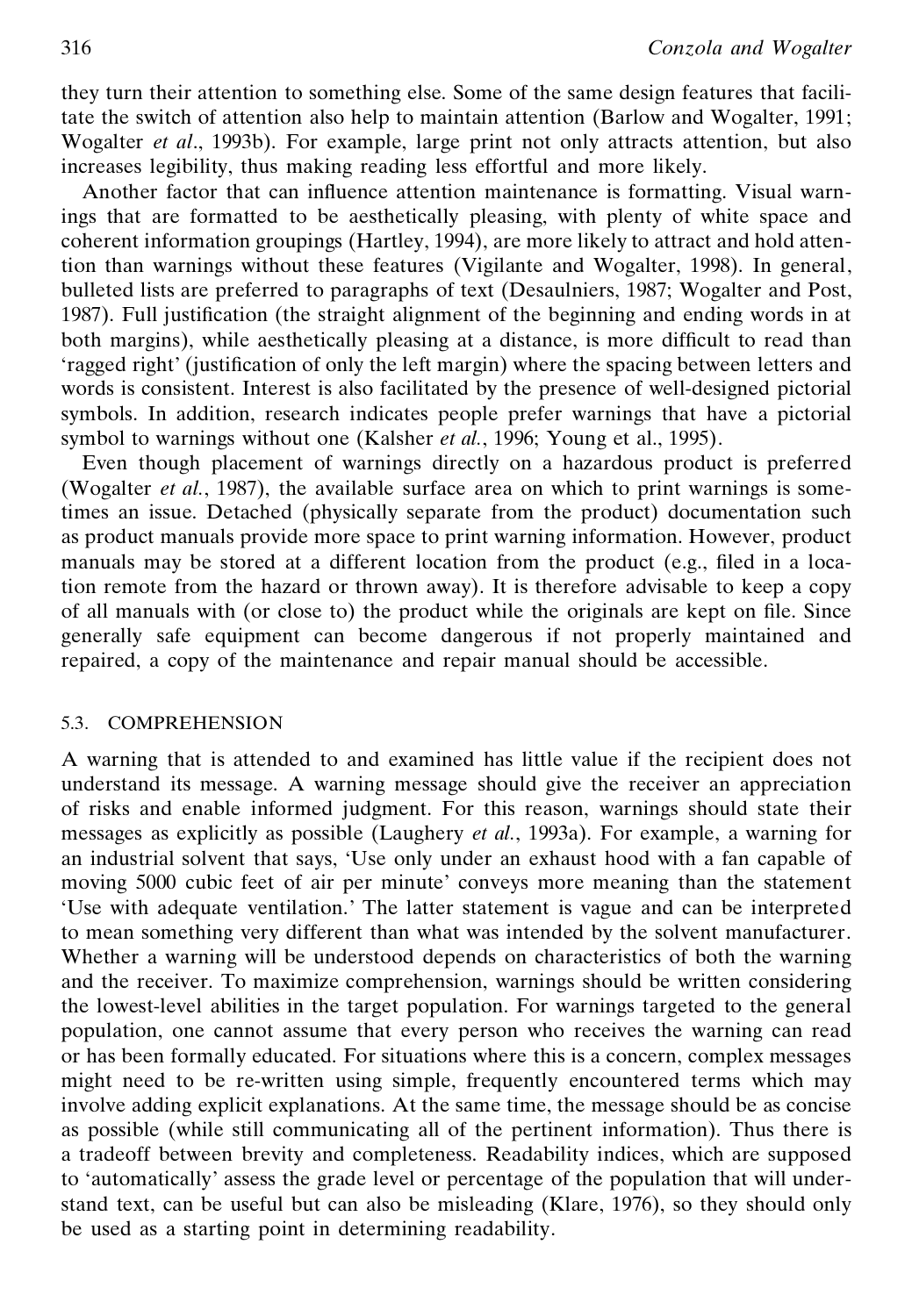Increasingly, multinational companies are hiring highly diverse work forces. In addition, products are shipped throughout the world. To reach all members of the target audience, it might be necessary to present warning information in multiple languages or to use understandable pictorial symbols. Pictorial symbols can be used to comple ment warning text, or when a pictorial symbol is readily recognized and understood, it can be used without text. In many industrial settings, the pictorial symbols used to identify the need for safety glasses and hard hats are so well understood they are rarely accompanied by text. Safety knowledge may also benefit from the incorporation of visual demonstrations such as multimedia training presentations and periodic safety meetings where warnings and safety directives can be reinforced.

Whether warnings are presented by language or by symbol they should always be tested with representative members of the target audience before being put into use. Wogalter *et al*. (1999a) provide a methodology for iteratively testing warnings to ensure their comprehension. Not only will testing identify warnings that are difficult to understand, but it will also identify those whose meaning could to be misinterpreted. Misinterpretation (critical confusion) can be a more serious problem than simply a lack of comprehension. A warning that is not understood might simply be dropped from further cognitive consideration, but a warning whose meaning is misinterpreted could suggest hazardous behaviours. For example, most workers do not realize that a rating of '3' in the National Fire Protection Code for chemicals is classied as being extremely hazardous with respect to the categories of health effects, toxicity, flammability, and oxidation (Lehto, 1998). People unfamiliar with the scale used can easily misinterpret a rating of '3' to be a relatively low level of risk and behave inappropriately.

#### 5.4. BELIEFS AND ATTITUDES

If a warning successfully captures and maintains attention and is understood, then it still might fail to elicit safety behaviour due to discrepant beliefs and attitudes held by the receiver. Beliefs refer to an individual's knowledge of a topic that is accepted as true. Attitudes are similar to beliefs but have greater emotional involvement. According to the C–HIP model, a warning will be successfully processed at this stage if it concurs with the receiver's current beliefs and attitudes. The warning message will tend to reinforce what the receiver already knows (and in the process make those beliefs and attitudes stronger and more resistant to change). If, however, the warning information does not concur with the receiver's existing beliefs and attitudes, then in order to be effective a warning must change those beliefs and attitudes. In the next several para graphs, how familiarity, hazard perceptions, perceived likelihood of injury, and perceived severity of injury relate to beliefs and attitudes is described.

In general, when people believe that they are familiar with a product, task, or environment, they are less likely to search for warnings (and thus are less likely to attend to them) or read them even if they see them (e.g., Godfrey *et al*., 1983; Wogalter *et al*., 1991). Familiarity beliefs are formed from past similar experience where at least some relevant information has been acquired and stored in memory. Familiarity produces the belief that everything that needs to be known about a product or situation is already known (Wogalter *et al*., 1991). This belief then leads to complacency and overconfidence and reduces the likelihood that a person will seek additional information. In most work settings, employees spend several hours each work day in the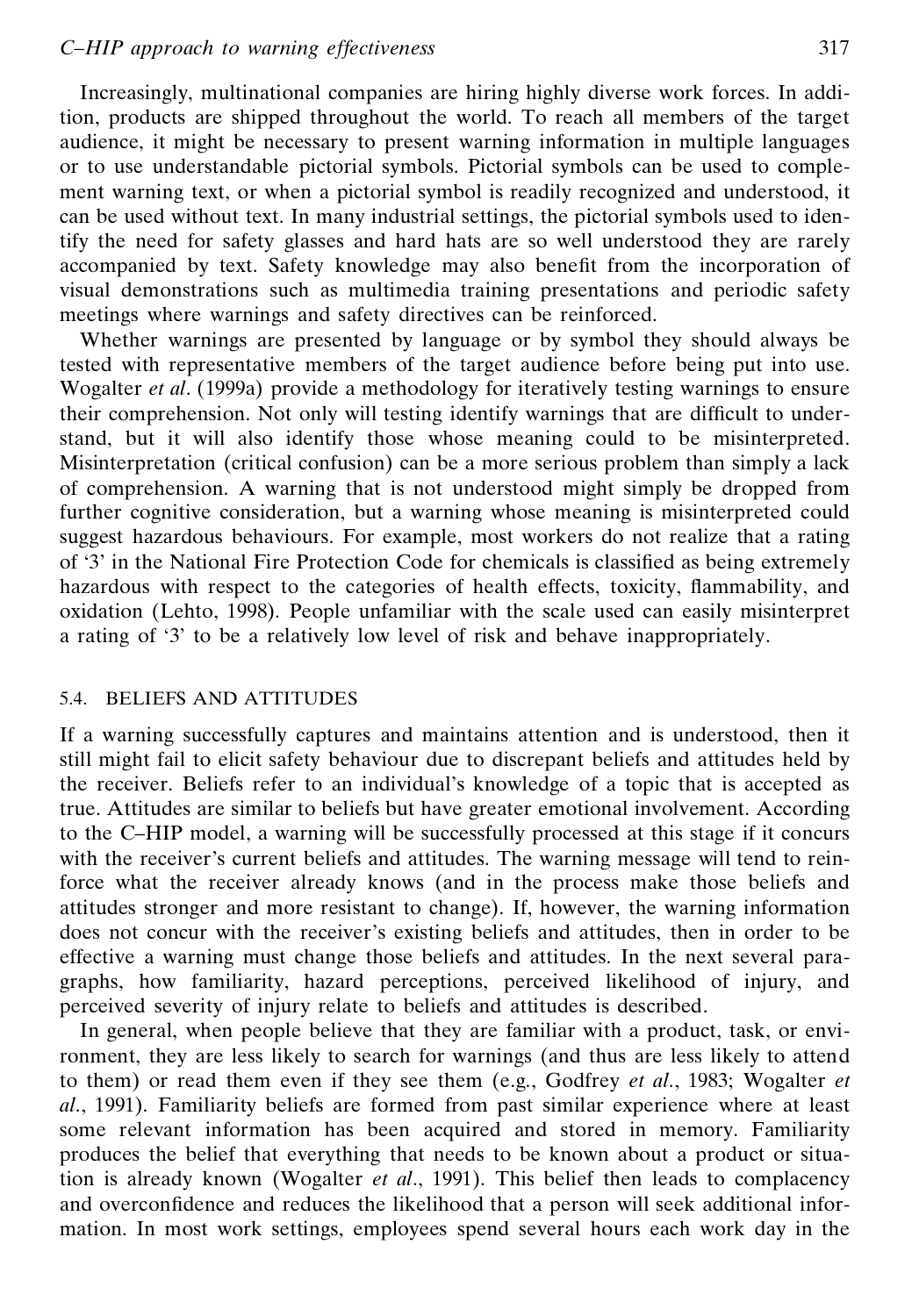same environment and have become extremely familiar with it. Such familiarity can be detrimental when new processes or equipment are introduced. A worker familiar with a certain piece of equipment might assume that a new, similar piece operates the same way (which may not be true) and thus might not attend to warning information and might perform unsafe behaviours.

Hazard perception also influences warning processing at the beliefs and attitudes stage. It is related to familiarity in that familiar products tend to be perceived as less hazardous. Persons who do not perceive a product as being hazardous are less likely to notice or read an associated warning (Wogalter *et al*., 1991; Wogalter *et al*., 1993a). And even if they do read the warning and know its content, they might not comply if they believe the level of hazard is low.

If warning information does not conform to, or is discrepant with existing beliefs and attitudes, then an effective warning must be sufficiently persuasive to change the person's beliefs and attitudes. While bringing about this change is not an easy task, it is facilitated if the information is presented in a form that will be noticed, read, and understood using the warning design characteristics discussed earlier. The message must be strong and persuasive enough to override pre-existing knowledge and experience. Wogalter *et al*. (1995) showed that an appropriately placed, interactive warning can be successful in overcoming people's familiarity beliefs and influence them to read and comply with warnings.

#### 5.5. MOTIVATION

If a warning is noticed, read, understood, and concurs with a person's beliefs and attitudes (or is strong enough to change discrepant beliefs and attitudes), the process moves to the motivation stage. To be effective at this stage warnings must motivate the desired behaviour. An important factor influencing motivation is the balance between the cost of complying with a warning and the cost of noncompliance. When people perceive the cost of compliance to be greater than the benets, they are less likely to perform the behaviour directed by the warning. The requirement to expend even a minimal amount of extra time or effort can reduce motivation to comply with a warning (Wogalter *et al*., 1987; 1989). One way of reducing the cost of compliance is to make the directed behaviour easier to perform. For example, if there is a part of an industrial facility where hearing protection is required, warning signs should be posted at each entrance demanding that the proper equipment be worn and instructing where to get the equip ment. Earplugs or other hearing protection should be available near the signs so that minimal effort is required to comply. Comfort and proper fit are key factors in cost of compliance. If workers find protective equipment to be bothersome, they will be less likely to wear it (Casali and Epps, 1986).

The costs of noncompliance with a warning can also have a powerful influence on compliance motivation. Possible injuries associated with noncompliance should be explicitly stated in the warning (Laughery *et al*., 1993a). Explicit injury outcome state ments such as 'Can cause liver disease – a condition that almost always leads to death' give reasons for complying and are preferred to general statements such as 'Can lead to serious illness.'

Another factor influencing motivation to comply is the safety culture of the organization or company. Generally, it would be expected that a warning would be more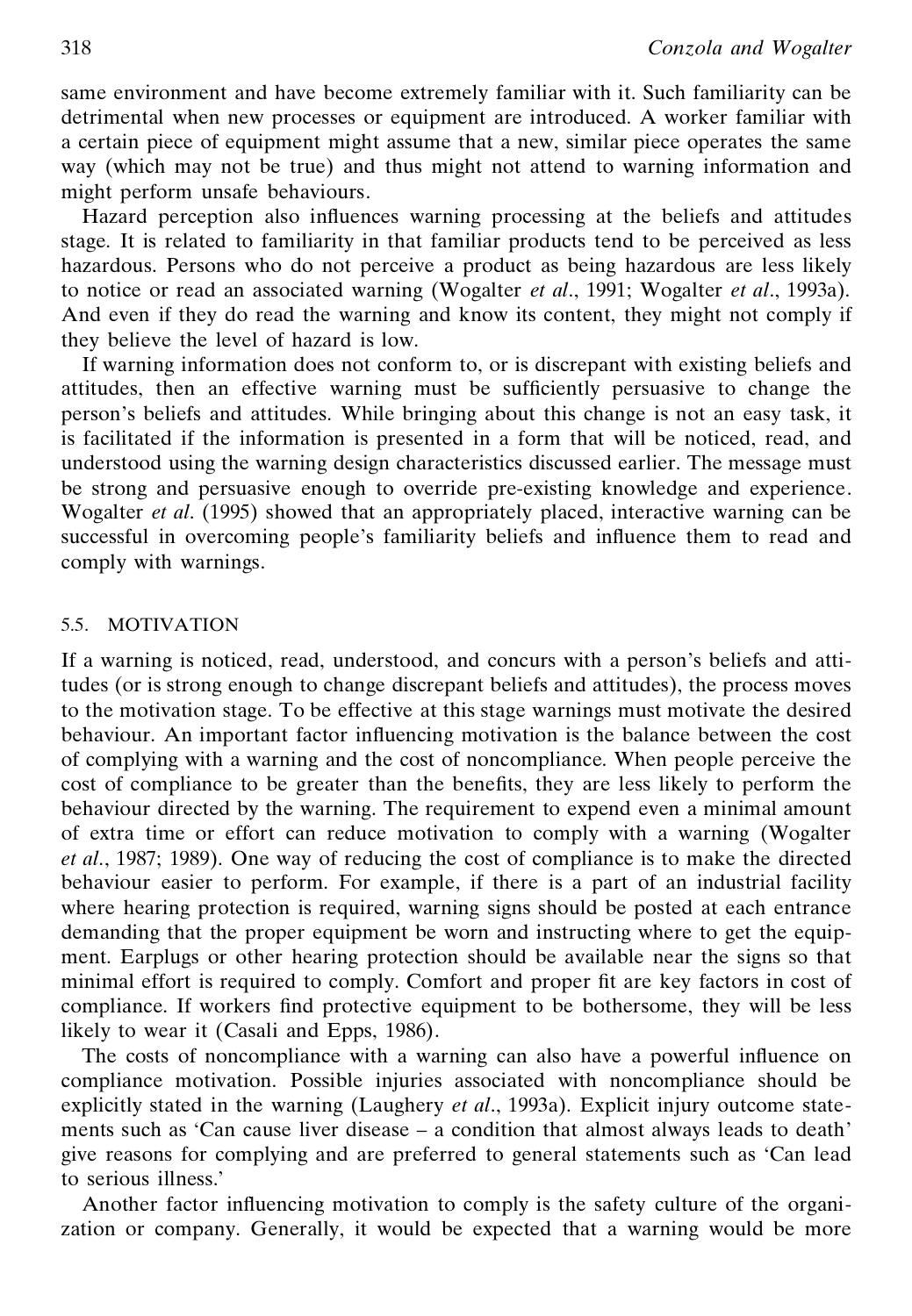likely to motivate compliance behaviour if employees believe that safety is an important part of their jobs. Some companies offer employee incentives and rewards for reducing workplace injuries and maintaining excellent safety records. Supervisors should make sure that all employees are familiar with company safety policies and the negative job consequences (costs of noncompliance) of failing to adhere to safety guidelines and warnings in their work. In addition to communicating policy, supervisors should set a proper example by modelling safe behaviour and warning compliance. Supervisors and experienced employees are role models to younger, less experienced workers and exert powerful social influences over them. If less experienced workers observe more experienced workers not complying with a warning to wear protective equipment, they may not believe safety is taken seriously and will be less likely to engage in compli ance behaviour themselves (Wogalter *et al*., 1989).

Other factors that influence motivation to comply with a warning are time stress (Wogalter *et al*., 1998) and mental workload (Wogalter and Usher, 1999). In high stress and high workload situations, competing activities absorb some of the cognitive resources available for processing warning information and carrying out the compliance behaviour. In conditions such as these, considerable emphases on safety may be required to overcome the cognitive barriers.

#### 5.6. BEHAVIOUR

If sufficiently motivated, then individuals will carry out the warning-directed behaviour. Behavioural compliance research shows that warnings can change behaviour (e.g., Laughery *et al*., 1994; Cox *et al*., 1997). See Silver and Braun (1999) for a concise review of published research that has measured compliance with warnings under various conditions.

## **6. Summary and discussion**

In this article, some of the factors that can influence the processing of warning information have been reviewed. The review was organized around the C–HIP model that breaks the processing of warnings into separate stages that must be completed successfully for compliance behaviour to occur. A bottleneck at any given stage can prevent processing from occurring at subsequent stages. Also some simple examples of work place hazard situations have been given in which some of the factors could play a role.

In summary, the model begins with a source (a person or some larger group entity) with knowledge of a hazard for which warning information must be conveyed to protect people from injury and property from damage. Source characteristics that exert positive influences include credibility, expertness, and likability. The source transmits the message through one or more channels to receivers' sensory systems. The receiver must then notice the information and switch attention to the warning as opposed to switching or maintaining attention to other potential stimuli in the environment. After attention is switched to the warning, the next stage is attention maintenance where attention must be held long enough for the warning's information content to be encoded and passed to the next stage of processing, comprehension. In the comprehension stage, the necessary risk knowledge to avoid injury and/or damage is activated in the mind of the receiver. Although the information in the warning may now be known, a bottleneck to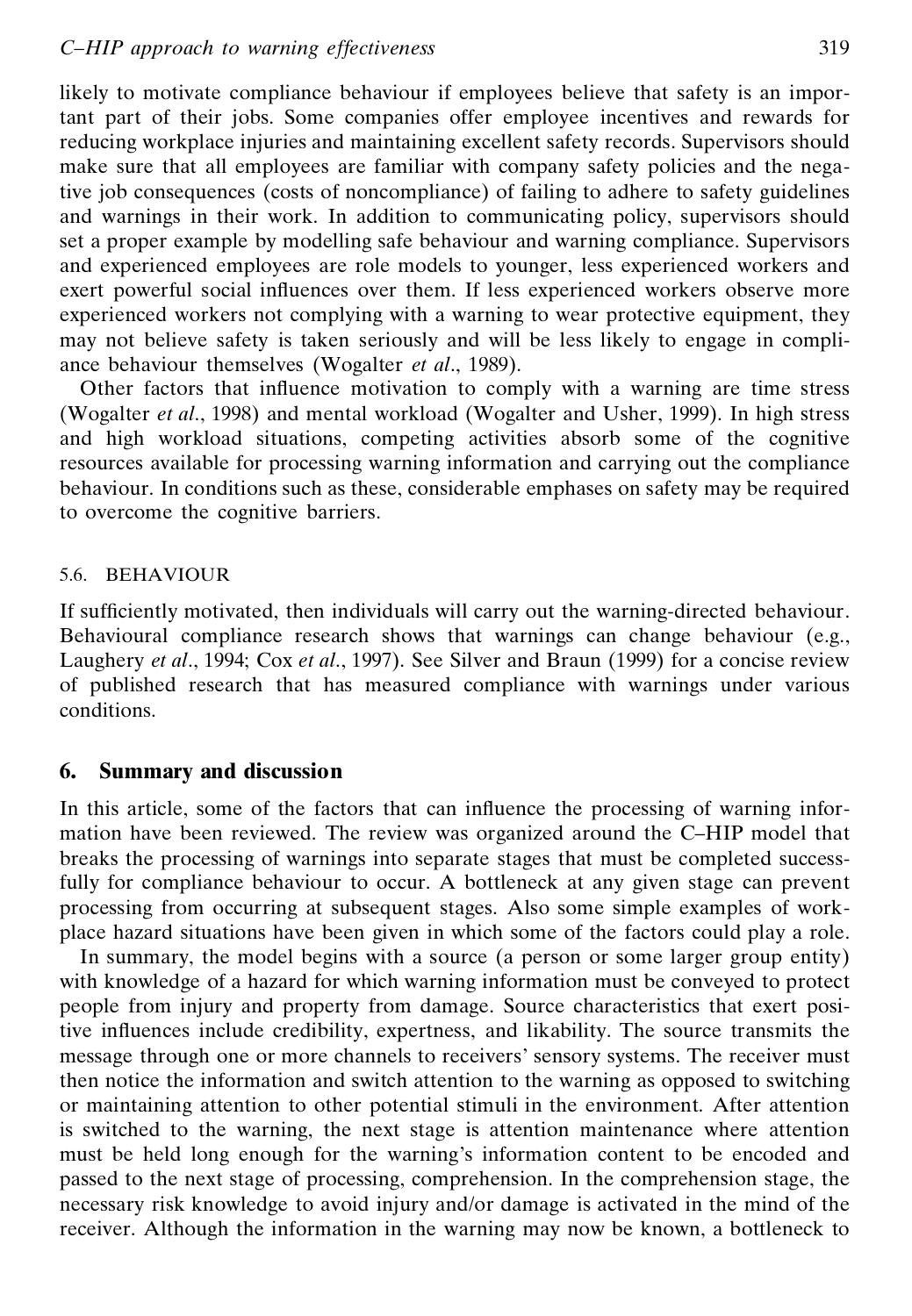further processing is possible if the information is not consistent with the receiver's pre existing beliefs and attitudes. If this is the case, then the warning must be strong enough to change the receiver's discrepant beliefs and attitudes. Even if the warning information passes through the beliefs and attitudes stage behaviour might still be unaffected if the warning does not adequately motivate the receiver to engage in the directed action. Compliance likelihood is enhanced when the directed behaviour is easy and comfortable to perform.

The basic C–HIP model can aid in determining why a warning does not work by identifying potential processing bottlenecks. Suppose that in an industrial setting it is observed that a critical warning sign is not working (as indicated by the fact that some people are not complying with it). The first reaction to solving the compliance problem might be to increase the size of the sign so more people are likely to see it. But noticing the sign (the attention switch stage) might not be the problem. Rather, user testing might show that workers report that they have all seen the sign (attention capture stage), and that they have read it (attention maintenance stage) and understood it (comprehension and memory stage), and that they believe the message (the beliefs and attitudes stage). The problem with the warning may actually be at the motivation stage – the workers are not complying because they believe the cost of complying with the warning (wearing ill-fitting and uncomfortable personal protection equipment, for example) outweighs the perceived slight probability of getting injured by not wearing the equipment.

By using the model as an investigative tool and testing a warning at different stages, one can determine the specic causes of a warning's failure and not waste resources trying to fix the wrong aspect of the warning design. To deal with the motivation stage blockage, the employer in the above example could make better tting equipment avail able that can be adjusted in size to fit each individual. Or the writer of the warning could make the wording of the warning more persuasive by explicitly stating that the hazard accumulates over time and that it does not show its devastating effects until some 5 to 10 years later. Another persuasive message might be 'anyone found not wearing the equipment will be immediately terminated from the job.'

# **References**

- ANSI (1998) *Accredited Standards Committee on Safety Signs and Colors. Z535.1–5,* Washington, DC: National Electrical Manufacturers Association.
- Barlow, T. and Wogalter, M. S. (1991) Increasing the surface area on small product containers to facilitate communication of label information and warnings, in *Proceedings of Interface 91*, pp. 88–93. Santa Monica: Human Factors Society.
- Barlow, T. and Wogalter, M. S. (1993) Alcoholic beverage warnings in magazine and television advertisements, *Journal of Consumer Research*, **20**, 147–55.
- Bzostek, J. A. and Wogalter, M. S. (1999) Measuring visual search time for a product warning label as a function of icon, color, column, and vertical placement, *Proceedings of the Human Factors and Ergonomics Society*, **43**, 888–92.
- Casali, J. G. and Epps, B. W. (1986) Effects of user insertion/donning instructions on noise atten uation of aural insert hearing protectors, *Human Factors*, **28**, 195–210.
- Conzola, C. V. and Wogalter, M. S. (1999) Using voice and print directives and warnings to supplement product manual instructions, *International Journal of Industrial Ergonomics*, **23**, 549–56.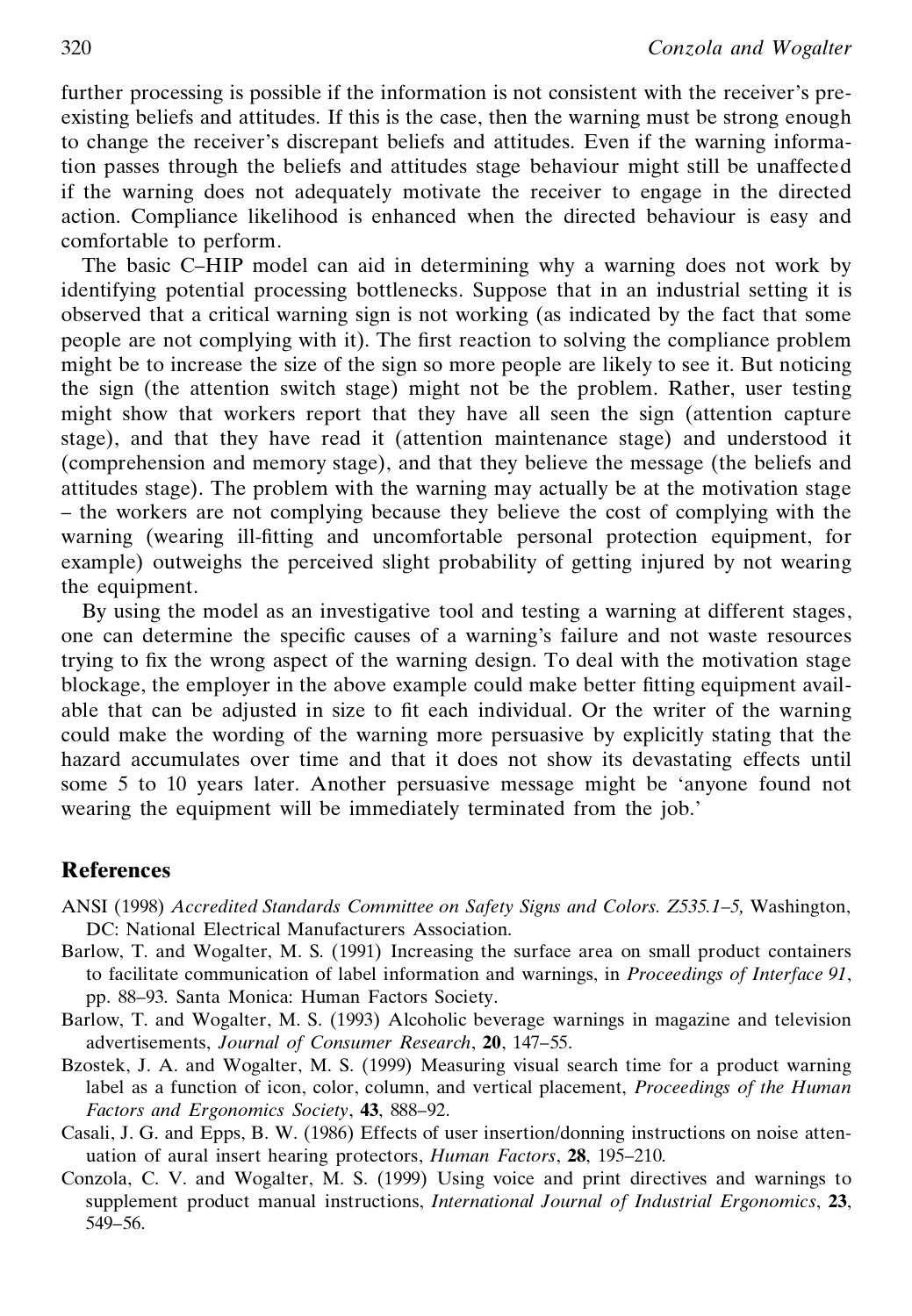- Cox, E. P. III, Wogalter, M. S., Stokes, S. L. and Murff, E. J. T. (1997) Do product warnings increase safe behavior?: a meta-analysis, *Journal of Public Policy and Marketing*, **16**, 195–204.
- Dejoy, D. M. (1999) Attitudes and beliefs, in M. S. Wogalter, D. M. DeJoy and K. R. Laughery (eds) *Warnings and Risk Communication*, pp. 189–219. London: Taylor and Francis.
- Desaulniers, D. R. (1987) Layout, organization, and the effectiveness of consumer product warnings, in *Proceedings of the Human Factors Society 31st Annual Meeting*, pp. 56–60. Santa Monica: Human Factors Society.
- Edworthy, J., and Adams, A. (1996) *Warning Design: A Research Prospective*, London: Taylor and Francis.
- Godfrey, S. S., Allender, L., Laughery, K. R. and Smith, V. L. (1983) Warning messages: Will the consumer bother to look?, in *Proceedings of the Human Factors Society 27th Annual Meeting*, pp. 950–54. Santa Monica: Human Factors Society.
- Hartley, J. (1994) *Designing Instructional Text* (3rd ed) London: Kogan Page / East Brunswick, NJ: Nichols.
- Kalsher, M. J., Wogalter, M. S., and Racicot, B. M. (1996) Pharmaceutical container labels: enhancing preference perceptions with alternative designs and pictorials, *International Journal of Industrial Ergonomics,* **18**, 83–90.
- Kim, M. and Hunter, J. E. (1993) Attitude-behavior relations: a meta-analysis of attitudinal rele vance and topic, *Journal of Communication*, **43**, 101–42.
- Klare, G. R. (1976) A second look at the validity of readability formulae, *Journal of Reading Behavior*, **8**, 129–52.
- Kraus, S. J. (1995). Attitudes and the prediction of behavior: a meta-analysis of the empirical literature, *Personality and Social Psychology Bulletin*, **21**, 58–75.
- Lasswell, H. D. (1948) The structure and function of communication in society, in L. Bryson (ed.) *The Communication of Ideas*, New York: Wiley.
- Laughery, K. R., Vaubel, K. P., Young, S. L., Brelsford, J. W. and Rowe, A. L. (1993a) Explicitness of consequence information in warning, *Safety Science*, **16**, 597–613.
- Laughery, K. R., Young, S. L., Vaubel, K. P. and Brelsford, J. W. (1993b) The noticeability of warnings on alcoholic beverage containers, *Journal of Public Policy and Marketing*, **12**, 38–56.
- Laughery, K. R., Wogalter, M. S. and Young, S. L., (eds) (1994) *Human Factors Perspectives on Warnings: Selections from Human Factors and Ergonomics Society Annual Meetings 1980–1993*, Santa Monica: Human Factors and Ergonomics Society.
- Lehto, M. R. (1998) The influence of chemical label warning content and format on information retrieval speed and accuracy, *Journal of Safety Research*, **29**, 43–56.
- Sanders, M. S. and McCormick, E. J. (1993) *Human Factors in Engineering and Design* (7th ed), New York: McGraw-Hill.
- Shannon, C. E and Weaver, W. (1949) *The Mathematical Theory of Communication,* Urbana: University of Illinois Press.
- Silver, N. C. and Braun, C. C. (1999) Behavior, in M. S. Wogalter, D. M. DeJoy, and K. R. Laughery (eds) *Warnings and Risk Communication*, pp. 245–62. London: Taylor and Francis.
- Vigilante, W. J. and Wogalter, M. S. (1998) Older adults' perceptions of OTC drug labels: Print size, white space, and design type, in S. Kumar (ed.) *Advances in Occupational Ergonomics and Safety*, pp. 599–602. Louisville, KY: IOS Press and Ohmsha.
- Wogalter, M. S., Allison, S. T. and McKenna, N. A. (1989) The effects of cost and social inu ence on warning compliance, *Human Factors*, **31**, 133–40.
- Wogalter, M. S., and Laughery, K. R. (1996) WARNING: Sign and label effectiveness, *Current Directions in Psychology*, **5**, 33–7.
- Wogalter, M. S. and Dingus, J. A. (1999) Methodological techniques for evaluating behavioral intentions and compliance, in M. S. Wogalter, D. M. DeJoy and K. R. Laughery (eds) *Warnings and Risk Communication*, pp. 53–82. London: Taylor and Francis.